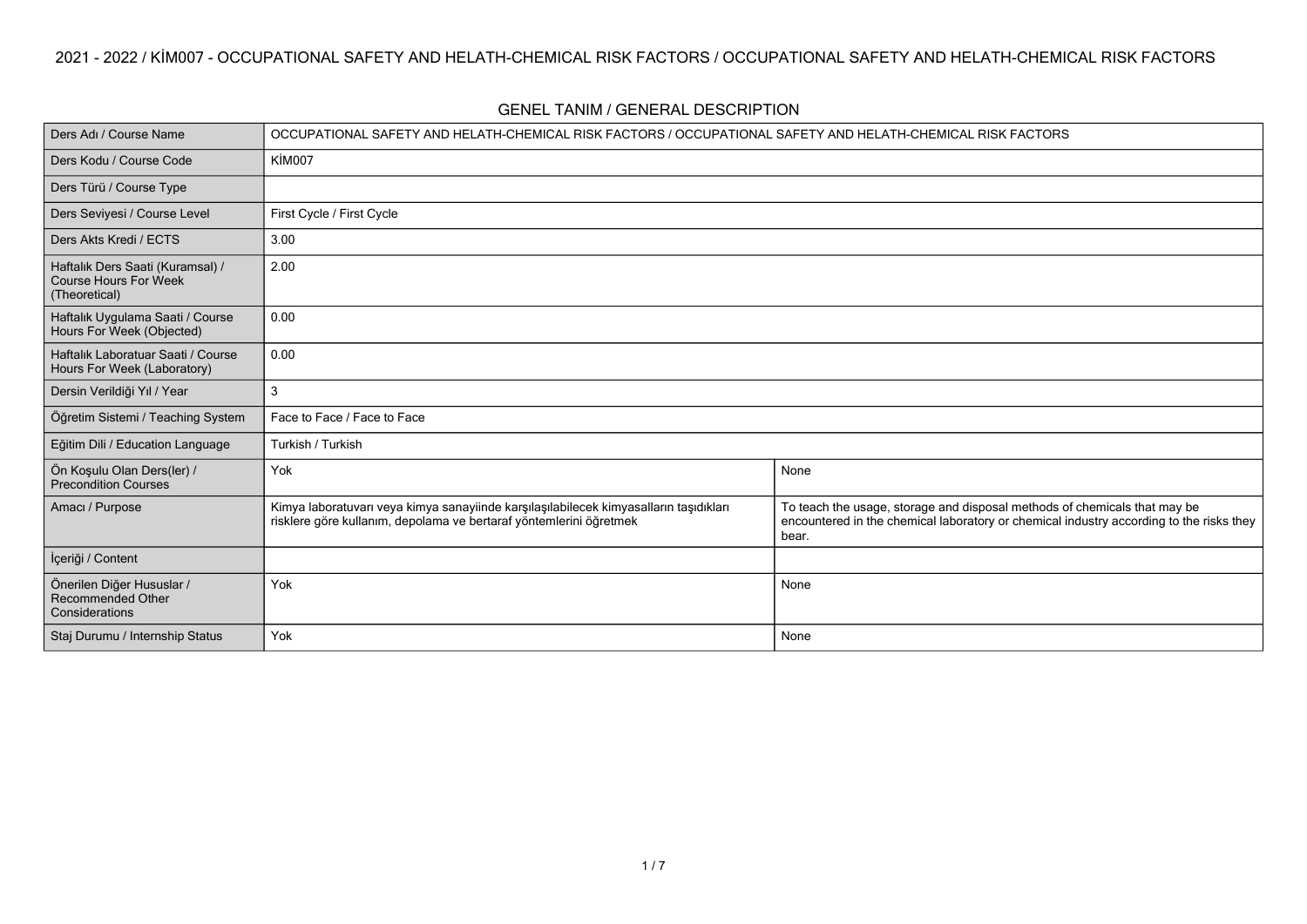| Kitabı / Malzemesi / Önerilen<br>Kaynaklar / Books / Materials /<br><b>Recommended Reading</b> | DERS KİTABI:<br>1. Margaret-Ann Armour, Hazardous Laboratory Chemicals Disposal Guide, Lewis<br>Publishers, 01 March 2003, ISBN 13: 9781566705677 ISBN 10: 1566705673<br>2. Clifton VanGuilder, Introduction to Hazardous Waste Management, Mercury Learning &<br>Information, 28 January 2012, ISBN 13: 9781936420261 ISBN 10: 1936420260<br>3. Eugene Meyer, Chemistry of Hazardous Materials, Prentice Hall, 18 July 2013, ISBN 13:<br>9780133146882 ISBN 10: 013314688X<br>4. Michael D. LaGrega, Phillip L. Buckingham, Jeffrey C. Evans, Hazardous Waste<br>Management, July 1, 2010, ISBN-13: 978-1577666936 ISBN-10: 1577666933<br>5. Cevre ve Orman Bakanlığı Yönetmelikleri<br>YARDIMCI KİTAPLAR:<br>1. Tehlikeli kimyasalların yönetimi ile ilgili güncel yayınlar | MAIN COURSE BOOKS:<br>1. Margaret-Ann Armour, Hazardous Laboratory Chemicals Disposal Guide, Lewis<br>Publishers, 01 March 2003, ISBN 13: 9781566705677 ISBN 10: 1566705673<br>2. Clifton VanGuilder, Introduction to Hazardous Waste Management, Mercury<br>Learning & Information, 28 January 2012, ISBN 13: 9781936420261 ISBN 10:<br>1936420260<br>3. Eugene Meyer, Chemistry of Hazardous Materials, Prentice Hall, 18 July 2013, ISBN<br>13: 9780133146882 ISBN 10: 013314688X<br>4. Michael D. LaGrega, Phillip L. Buckingham, Jeffrey C. Evans, Hazardous Waste<br>Management, July 1, 2010, ISBN-13: 978-1577666936 ISBN-10: 1577666933<br>5. Cevre ve Orman Bakanlığı Yönetmelikleri<br>Accompanying book:<br>1. Tehlikeli kimyasalların yönetimi ile ilgili güncel yayınlar |
|------------------------------------------------------------------------------------------------|-------------------------------------------------------------------------------------------------------------------------------------------------------------------------------------------------------------------------------------------------------------------------------------------------------------------------------------------------------------------------------------------------------------------------------------------------------------------------------------------------------------------------------------------------------------------------------------------------------------------------------------------------------------------------------------------------------------------------------------------------------------------------------|----------------------------------------------------------------------------------------------------------------------------------------------------------------------------------------------------------------------------------------------------------------------------------------------------------------------------------------------------------------------------------------------------------------------------------------------------------------------------------------------------------------------------------------------------------------------------------------------------------------------------------------------------------------------------------------------------------------------------------------------------------------------------------------|
| Öğretim Üyesi (Üyeleri) / Faculty<br>Member (Members)                                          | Prof. Dr. Demet Astley                                                                                                                                                                                                                                                                                                                                                                                                                                                                                                                                                                                                                                                                                                                                                        |                                                                                                                                                                                                                                                                                                                                                                                                                                                                                                                                                                                                                                                                                                                                                                                        |

## **ÖĞRENME ÇIKTILARI / LEARNING OUTCOMES**

| Kimyasallar hakkında sistematik bilgi edinme                             | To be able to get systematic information about chemicals                     |
|--------------------------------------------------------------------------|------------------------------------------------------------------------------|
| Tehlikeli kimyasalların sınıflandırmasını yapabilme                      | To be able to classify dangerous chemicals                                   |
| Kimyasallara ait malzeme Güvenlik Bilgi Formlarının (MS-DS) kullanabilme | To be able to use material Safety Data Sheets (MS-DS) of chemicals           |
| Kimyasalların depolanma ve bertaraf yöntemlerine karar verebilme         | To be able to decide the storage and disposal methods of chemicals           |
| Kimyasallarla ile ilgili yasal düzenlemeler hakkında bilgi sahibi olma   | To be able to have knowledge about the legal regulations regarding chemicals |

**HAFTALIK DERS İÇERİĞİ / DETAILED COURSE OUTLINE**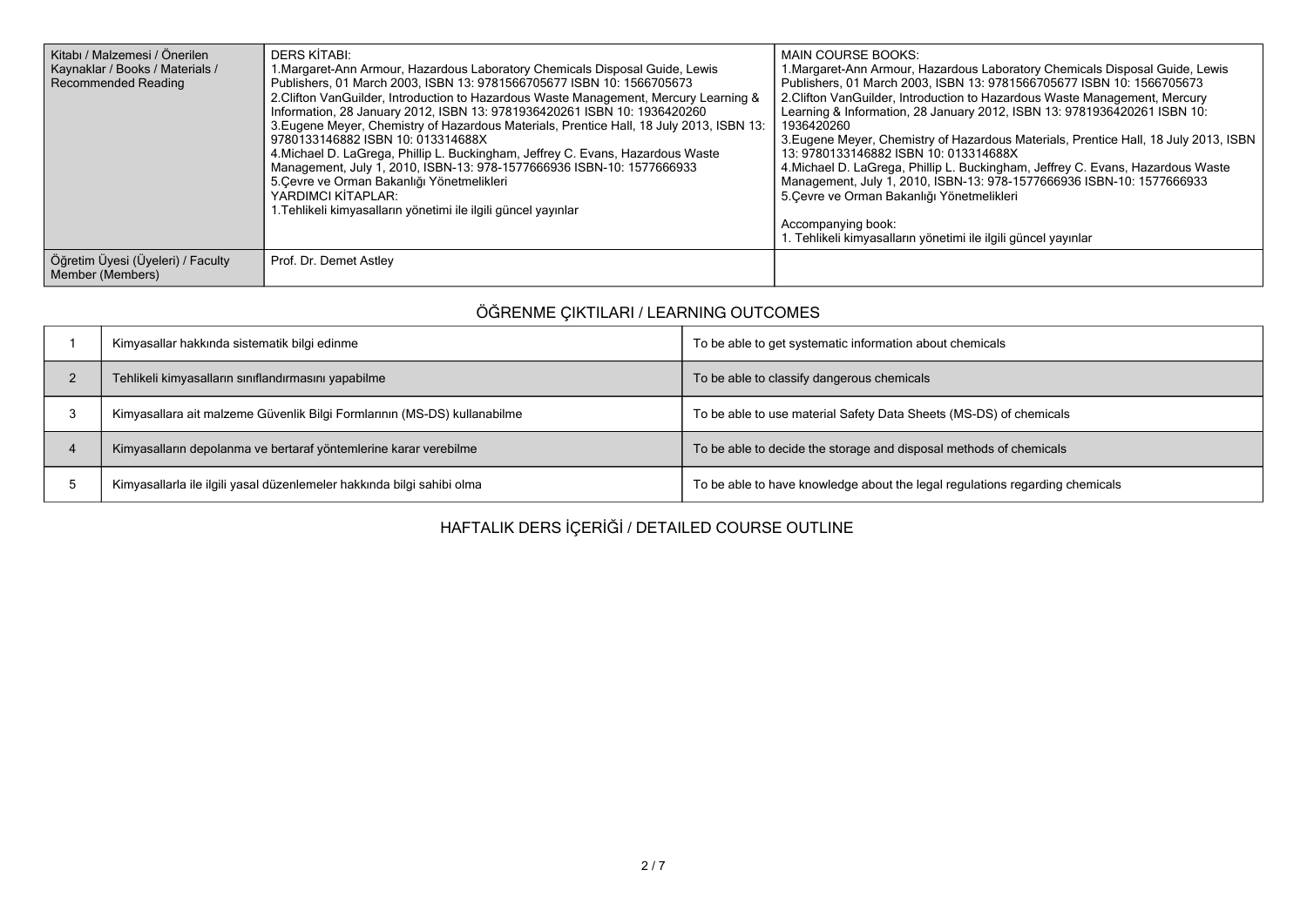|                | Hafta / Week                                         |          |     |                                                                |                           |  |  |  |
|----------------|------------------------------------------------------|----------|-----|----------------------------------------------------------------|---------------------------|--|--|--|
|                | Teorik Dersler / Theoretical                         | Uygulama | Lab | Öğretim Yöntem ve<br>Teknikleri/Teaching Methods               | Ön Hazırlık / Preliminary |  |  |  |
|                |                                                      |          |     | Techniques                                                     |                           |  |  |  |
| $\mathbf{1}$   | Kimyasal maddelerin özellikleri ve zararları         |          |     |                                                                |                           |  |  |  |
|                | Properties and harms of chemical substances          |          |     |                                                                |                           |  |  |  |
|                | Teorik Dersler / Theoretical                         | Uygulama | Lab | Öğretim Yöntem ve<br>Teknikleri/Teaching Methods<br>Techniques | Ön Hazırlık / Preliminary |  |  |  |
| $\overline{2}$ | Kimyasal maddelerin özellikleri ve zararları         |          |     |                                                                |                           |  |  |  |
|                | Properties and harms of chemical substances          |          |     |                                                                |                           |  |  |  |
|                | Teorik Dersler / Theoretical                         | Uygulama | Lab | Öğretim Yöntem ve<br>Teknikleri/Teaching Methods<br>Techniques | Ön Hazırlık / Preliminary |  |  |  |
| 3              | Malzeme Güvenlik Bilgi Formlarının (MS-DS) kullanımı |          |     |                                                                |                           |  |  |  |
|                | Use of Material Safety Data Sheets (MS-DS)           |          |     |                                                                |                           |  |  |  |
|                | Teorik Dersler / Theoretical                         | Uygulama | Lab | Öğretim Yöntem ve<br>Teknikleri/Teaching Methods<br>Techniques | Ön Hazırlık / Preliminary |  |  |  |
| $\overline{4}$ | Kimyasal maddelerin etiketlenmesi ve toplanması      |          |     |                                                                |                           |  |  |  |
|                | Labeling and collection of chemicals                 |          |     |                                                                |                           |  |  |  |
|                | Teorik Dersler / Theoretical                         | Uygulama | Lab | Öğretim Yöntem ve<br>Teknikleri/Teaching Methods<br>Techniques | Ön Hazırlık / Preliminary |  |  |  |
| 5              | Kimyasal maddelerin taşınması ve depolanması         |          |     |                                                                |                           |  |  |  |
|                | Transport and storage of chemicals                   |          |     |                                                                |                           |  |  |  |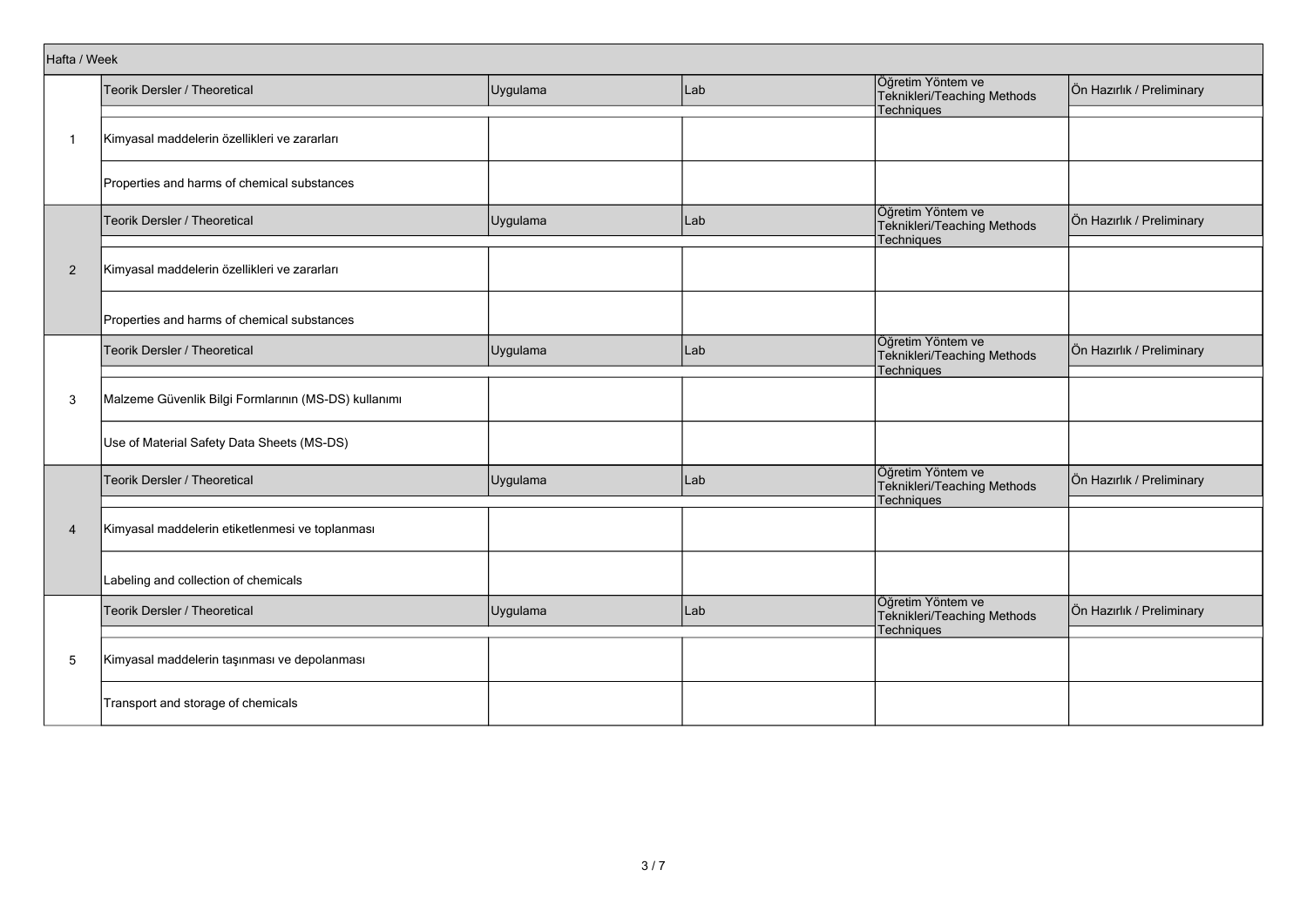|                | Teorik Dersler / Theoretical                            | Uygulama | Lab | Öğretim Yöntem ve<br>Teknikleri/Teaching Methods<br>Techniques | Ön Hazırlık / Preliminary |
|----------------|---------------------------------------------------------|----------|-----|----------------------------------------------------------------|---------------------------|
| $\,6\,$        | Kimyasal maddelerin bertarafı                           |          |     |                                                                |                           |
|                | Chemical disposal                                       |          |     |                                                                |                           |
|                | Teorik Dersler / Theoretical                            | Uygulama | Lab | Öğretim Yöntem ve<br>Teknikleri/Teaching Methods<br>Techniques | Ön Hazırlık / Preliminary |
| $\overline{7}$ | Kimyasal maddelerle çalışmalarda yasal düzenlemeler     |          |     |                                                                |                           |
|                | Legal regulations for working with chemical substances  |          |     |                                                                |                           |
|                | Teorik Dersler / Theoretical                            | Uygulama | Lab | Öğretim Yöntem ve<br>Teknikleri/Teaching Methods<br>Techniques | Ön Hazırlık / Preliminary |
| 8              | Ara sınav                                               |          |     |                                                                |                           |
|                | Midterm exam                                            |          |     |                                                                |                           |
|                | Teorik Dersler / Theoretical                            | Uygulama | Lab | Öğretim Yöntem ve<br>Teknikleri/Teaching Methods<br>Techniques | Ön Hazırlık / Preliminary |
| 9              | Geçimsiz kimyasallar ve atık kimyasalların bertarafı    |          |     |                                                                |                           |
|                | Disposal of incompatible chemicals and waste chemicals  |          |     |                                                                |                           |
|                | Teorik Dersler / Theoretical                            | Uygulama | Lab | Öğretim Yöntem ve<br>Teknikleri/Teaching Methods<br>Techniques | Ön Hazırlık / Preliminary |
| 10             | Kimyasal maddeler için riskler ve alınabilecek önlemler |          |     |                                                                |                           |
|                | Risks and precautions for chemical substances           |          |     |                                                                |                           |
|                | Teorik Dersler / Theoretical                            | Uygulama | Lab | Öğretim Yöntem ve<br>Teknikleri/Teaching Methods<br>Techniques | Ön Hazırlık / Preliminary |
| 11             | Tehlikeli kimyasallar                                   |          |     |                                                                |                           |
|                | Hazardous chemicals                                     |          |     |                                                                |                           |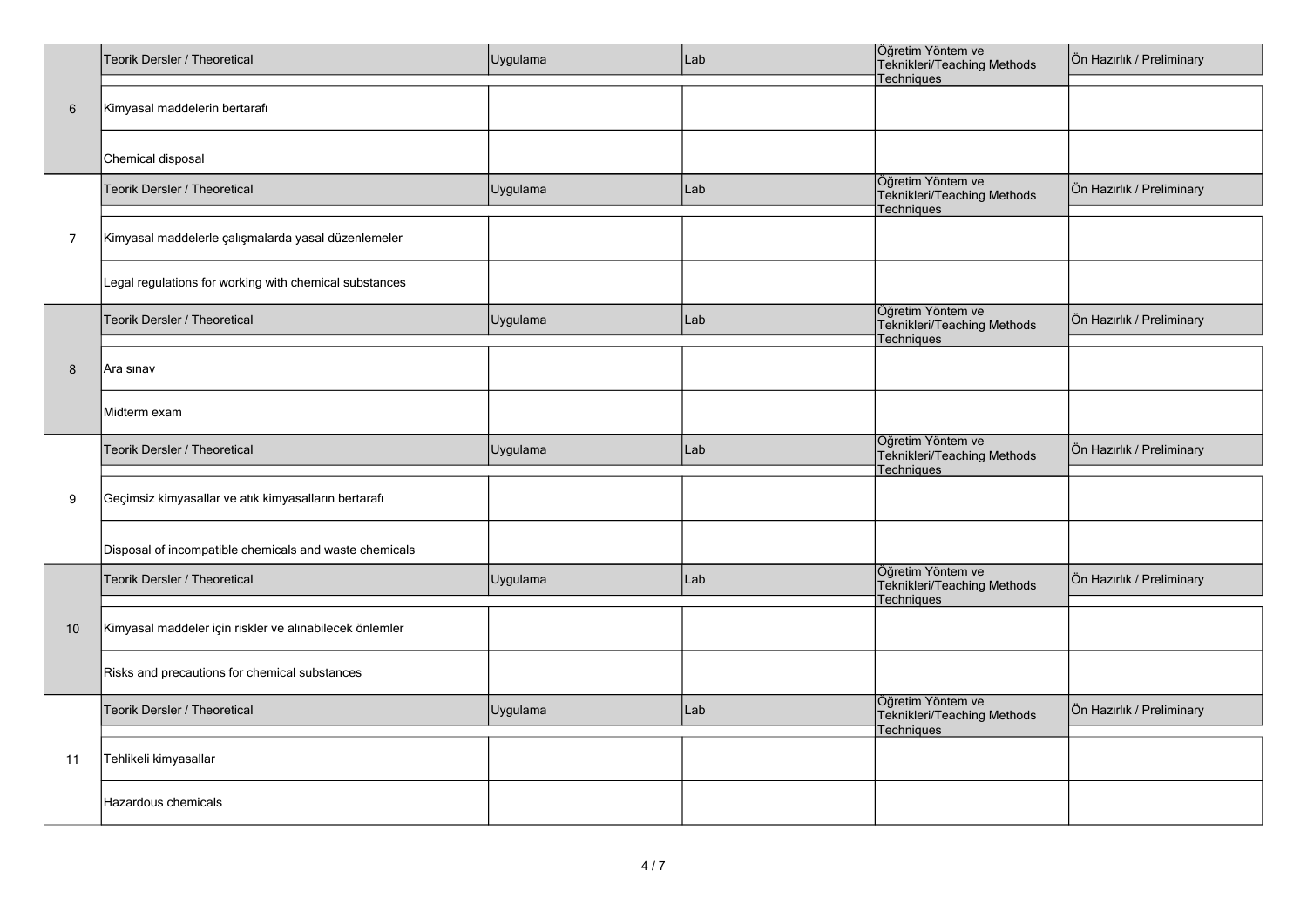|    | Teorik Dersler / Theoretical                                               | Uygulama | Lab | Öğretim Yöntem ve<br>Teknikleri/Teaching Methods<br>Techniques | Ön Hazırlık / Preliminary |
|----|----------------------------------------------------------------------------|----------|-----|----------------------------------------------------------------|---------------------------|
| 12 | Tehlikeli kimyasallarla çalışma                                            |          |     |                                                                |                           |
|    | Working with hazardous chemicals                                           |          |     |                                                                |                           |
|    | Teorik Dersler / Theoretical                                               | Uygulama | Lab | Öğretim Yöntem ve<br>Teknikleri/Teaching Methods<br>Techniques | Ön Hazırlık / Preliminary |
| 13 | Tehlikeli kimyasalların toplanması, taşınması, depolanması ve<br>bertarafi |          |     |                                                                |                           |
|    | Collection, transport, storage and disposal of hazardous chemicals         |          |     |                                                                |                           |
|    | <b>Teorik Dersler / Theoretical</b>                                        | Uygulama | Lab | Öğretim Yöntem ve<br>Teknikleri/Teaching Methods<br>Techniques | Ön Hazırlık / Preliminary |
| 14 | Tehlikeli atıklar hakkında yasal düzenlemeler                              |          |     |                                                                |                           |
|    | Legal regulations on hazardous waste                                       |          |     |                                                                |                           |
|    | Teorik Dersler / Theoretical                                               | Uygulama | Lab | Öğretim Yöntem ve<br>Teknikleri/Teaching Methods<br>Techniques | Ön Hazırlık / Preliminary |
| 15 | Tehlikeli atıkların yönetimi                                               |          |     |                                                                |                           |
|    | Hazardous waste management                                                 |          |     |                                                                |                           |
|    | Teorik Dersler / Theoretical                                               | Uygulama | Lab | Öğretim Yöntem ve<br>Teknikleri/Teaching Methods<br>Techniques | Ön Hazırlık / Preliminary |
| 16 | Final sinavi                                                               |          |     |                                                                |                           |
|    | Final exam                                                                 |          |     |                                                                |                           |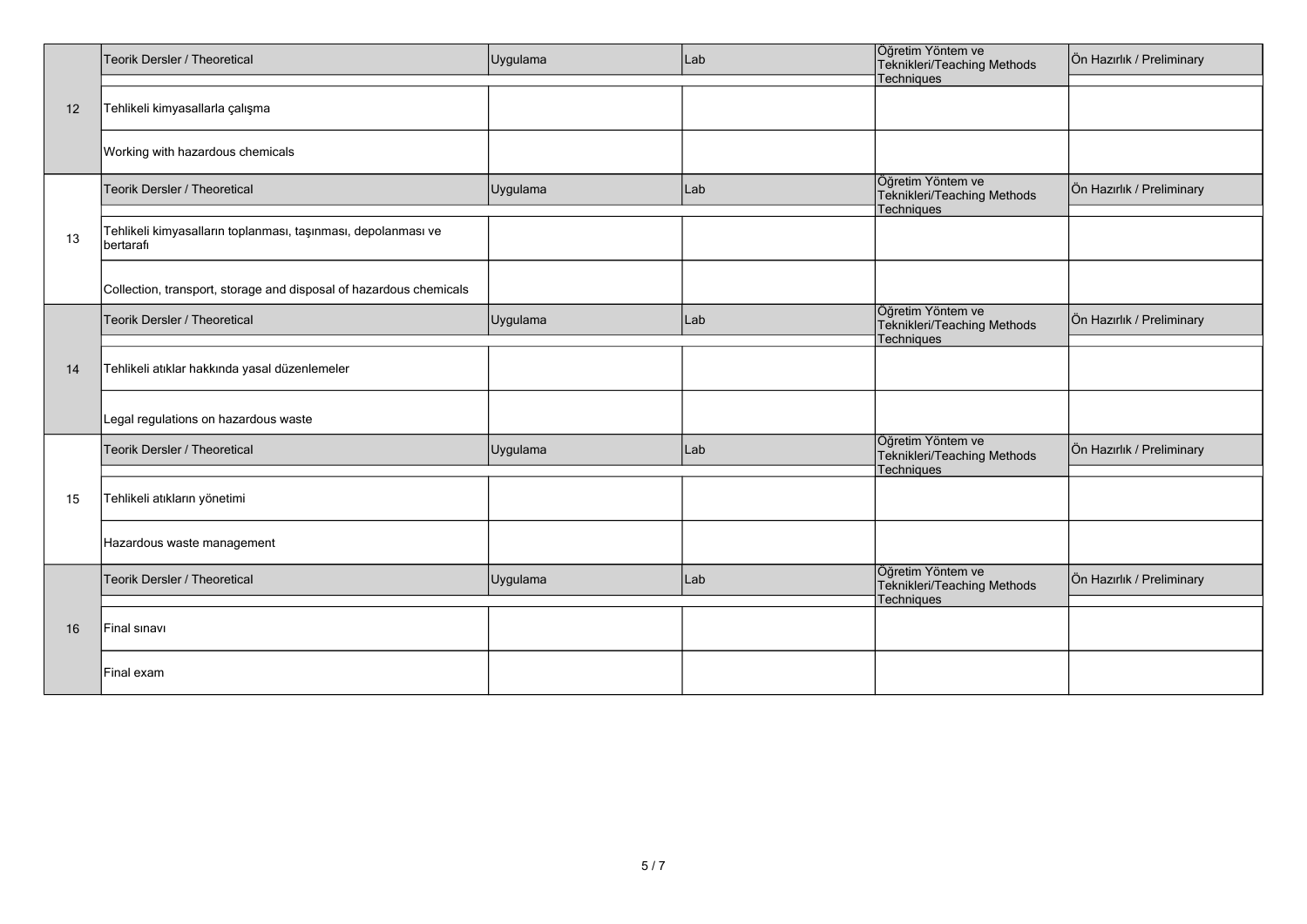## **DEĞERLENDİRME / EVALUATION**

| Yarıyıl (Yıl) İçi Etkinlikleri / Term (or Year) Learning Activities | Sayı/<br>Number | Katkı Yüzdesi /<br>Percentage of<br>Contribution (%) |
|---------------------------------------------------------------------|-----------------|------------------------------------------------------|
| Ara Sinav / Midterm Examination                                     |                 | 100                                                  |
| Toplam / Total:                                                     |                 | 100                                                  |
| Başarı Notuna Katkı Yüzdesi / Contribution to Success Grade(%):     |                 | 40                                                   |

| Yarıyıl (Yıl) Sonu Etkinlikleri / End Of Term (or Year) Learning Activities | Sayı/<br>Number | Katkı Yüzdesi /<br>Percentage of<br>Contribution (%) |
|-----------------------------------------------------------------------------|-----------------|------------------------------------------------------|
| Final Sinavi / Final Examination                                            |                 | 100                                                  |
| Toplam / Total:                                                             |                 | 100                                                  |
| Başarı Notuna Katkı Yüzdesi / Contribution to Success Grade(%):             |                 | 60                                                   |

| Etkinliklerinin Başarı Notuna Katkı Yüzdesi(%) Toplamı / Total Percentage of Contribution (%) to Success Grade: |  | 10 <sup>C</sup> |  |
|-----------------------------------------------------------------------------------------------------------------|--|-----------------|--|
| Değerlendirme Tipi / Evaluation Type:                                                                           |  |                 |  |

## **İŞ YÜKÜ / WORKLOADS**

| Etkinlikler / Workloads                                                                                                                                                            | Sayı /<br>Number | Süresi<br>(Saat) /<br><b>Duration</b><br>(Hours) | Toplam İş Yükü<br>(Saat) / Total<br>Work Load<br>(Hour) |
|------------------------------------------------------------------------------------------------------------------------------------------------------------------------------------|------------------|--------------------------------------------------|---------------------------------------------------------|
| Ara Sinav / Midterm Examination                                                                                                                                                    |                  | 2.00                                             | 2.00                                                    |
| Final Sinavi / Final Examination                                                                                                                                                   |                  | 2.00                                             | 2.00                                                    |
| Bireysel Çalışma / Self Study                                                                                                                                                      | 14               | 1.00                                             | 14.00                                                   |
| Ara Sınav İçin Bireysel Çalışma / Individual Study for Mid term Examination                                                                                                        |                  | 14.00                                            | 14.00                                                   |
| Final Sinavi içiin Bireysel Çalışma / Individual Study for Final Examination                                                                                                       |                  | 30.00                                            | 30.00                                                   |
| Okuma / Reading                                                                                                                                                                    | 14               | 1.00                                             | 14.00                                                   |
| Toplam / Total:                                                                                                                                                                    | 32               | 50.00                                            | 76.00                                                   |
| Dersin AKTS Kredisi = Toplam İş Yükü (Saat) / 30.00 (Saat/AKTS) = 76.00/30.00 = 2.53 ~ / Course ECTS Credit = Total Workload (Hour) / 30.00 (Hour / ECTS) = 76.00 / 30.00 = 2.53 ~ |                  |                                                  |                                                         |